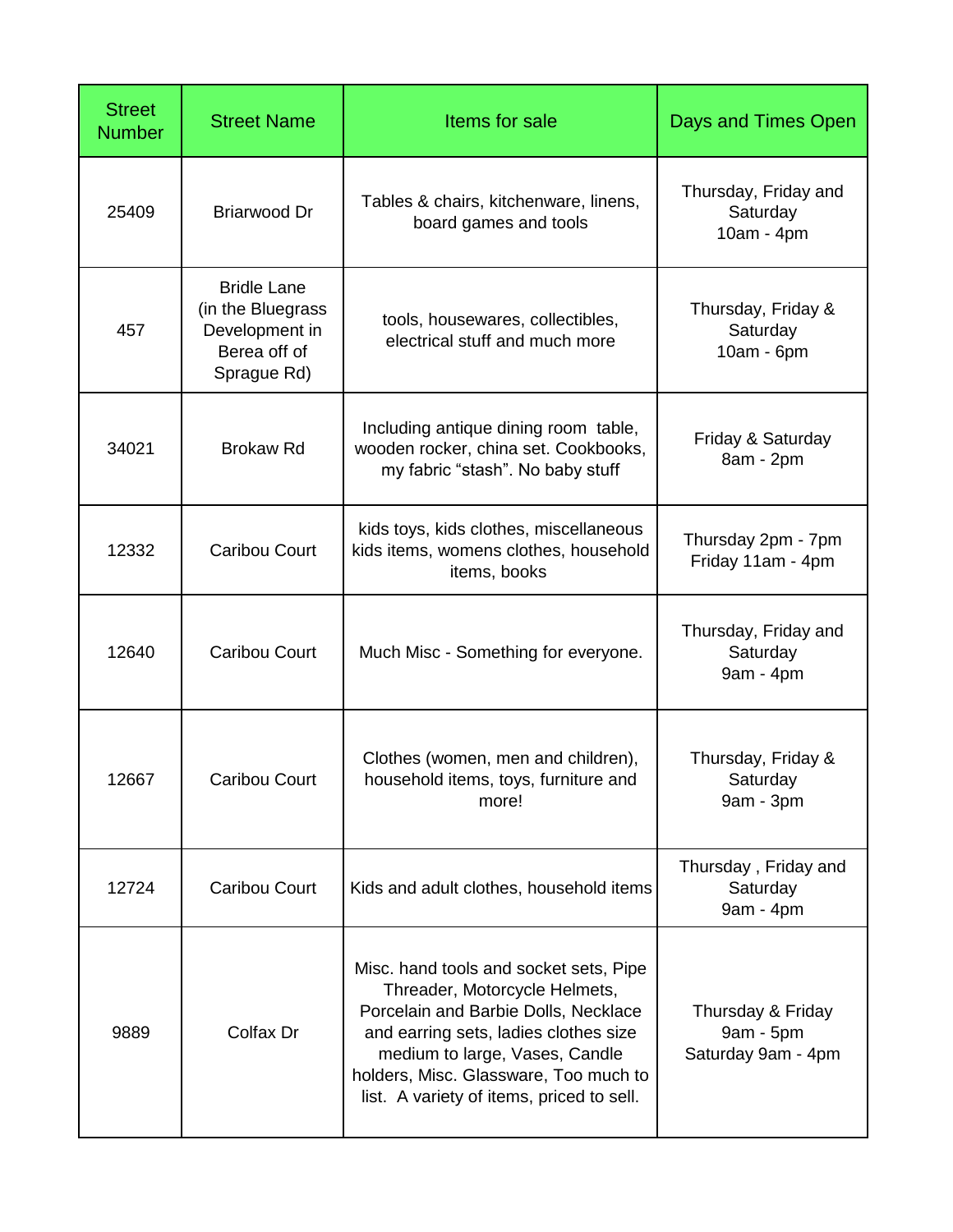| 14882 | Cowley Rd               | Furniture, Toys, Home decor (some<br>New With Tags)                                                                                                                                                                                                     | Thursday, Friday and<br>Saturday<br>9am - 4pm                |
|-------|-------------------------|---------------------------------------------------------------------------------------------------------------------------------------------------------------------------------------------------------------------------------------------------------|--------------------------------------------------------------|
| 25814 | Crocker Rd              | Lots of household items and<br>decorations                                                                                                                                                                                                              | Thursday 9am - 6pm<br>Friday 9am - 1pm                       |
| 25952 | Crocker Rd              | Records, Books, Small Furnishings,<br>Cleveland Browns Items, a Gas Grill<br>and much Misc!                                                                                                                                                             | Thursday & Friday<br>9am - 5pm                               |
| 26008 | Crocker Rd              | Original paintings & sculptures,<br>cameras, dark room equipment, board<br>games, puzzles, western wear, fancy<br>fashion dolls, miniature house people,<br>lots of odds and ends.                                                                      | Thursday 9am - 2pm<br>Friday 2pm - 7pm<br>Saturday 9am - 2pm |
| 27172 | Crocker Rd              | Wrought Iron bird lamp, bird quilt, and 2<br>bird pictures, 1950's hats, gloves, shoes<br>and coats, antique postcards,<br>ephemera, life magazines, Beatles<br>cards, barn tools, unique collections,<br>Farmall H tractor, and much<br>miscellaneous. | Thursday 8am - 5pm                                           |
| 26190 | <b>Crockers Landing</b> | Baby items, girls clothes up to size 8,<br>girls shoes, toys,                                                                                                                                                                                           | Thursday, Friday and<br>Saturday<br>9am - 4pm                |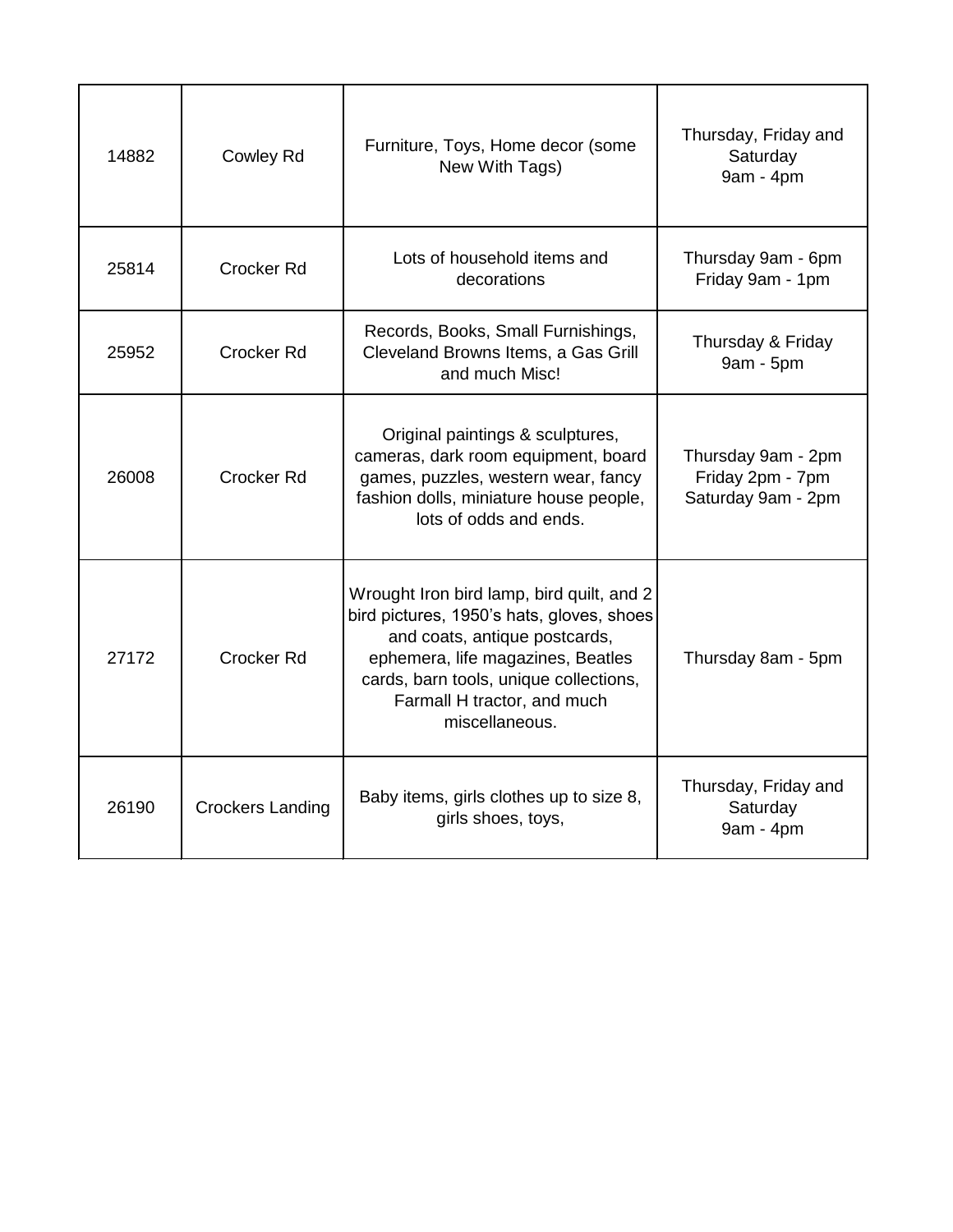| 24500 | Eagle Pointe  | Coldwater Creek and Christopher &<br>Banks jackets, kitchen appliances, claw<br>machine, fountain, graduation party<br>supplies, welding set, antiques and<br>collectibles, tools, kitchen items,<br>Christmas decorations, office supplies,<br>books, Thirty-One bags, glass coffee<br>table, old tools, gaming consoles and<br>games, end tables, a ton of household<br>items. | Thursday & Friday<br>9am - 4pm<br>Saturday 9am - Noon |
|-------|---------------|----------------------------------------------------------------------------------------------------------------------------------------------------------------------------------------------------------------------------------------------------------------------------------------------------------------------------------------------------------------------------------|-------------------------------------------------------|
| 19322 | East River Rd | Sun Oven, Camping gear, Snorkels &<br>Flippers, Giant Bicycle, Oreck Vacuum,<br>Full spectrum lamps, End tables, Small<br>cameras, Card table, Plastic totes,<br>Jewelry, Etc.                                                                                                                                                                                                   | Friday 3pm - 6pm<br>Saturday 9am - Noon               |
| 11163 | Fairway Dr    | Ugly lamps, experienced kids toys 3+,<br>new outdoor cushions, experienced<br>indoor rug - large, other small items.                                                                                                                                                                                                                                                             | Friday 9am - 3pm                                      |
| 26163 | Folley Rd     | furniture, a large dorm fridge, screen<br>tent, tools (power and hand), yard tools,<br>bikes, comforters, professional size<br>volleyball net with cones in military<br>duffel, electric hoist (880 lbs.) with<br>universal jet ski harness, Foosball table<br>and more.                                                                                                         | Thursday & Friday<br>9am - 4pm<br>Saturday 9am - 1pm  |
| 26283 | Folley Rd     | variety of things that will all be free to<br>take but donations are welcomed                                                                                                                                                                                                                                                                                                    | Friday & Saturday<br>10am - 4pm                       |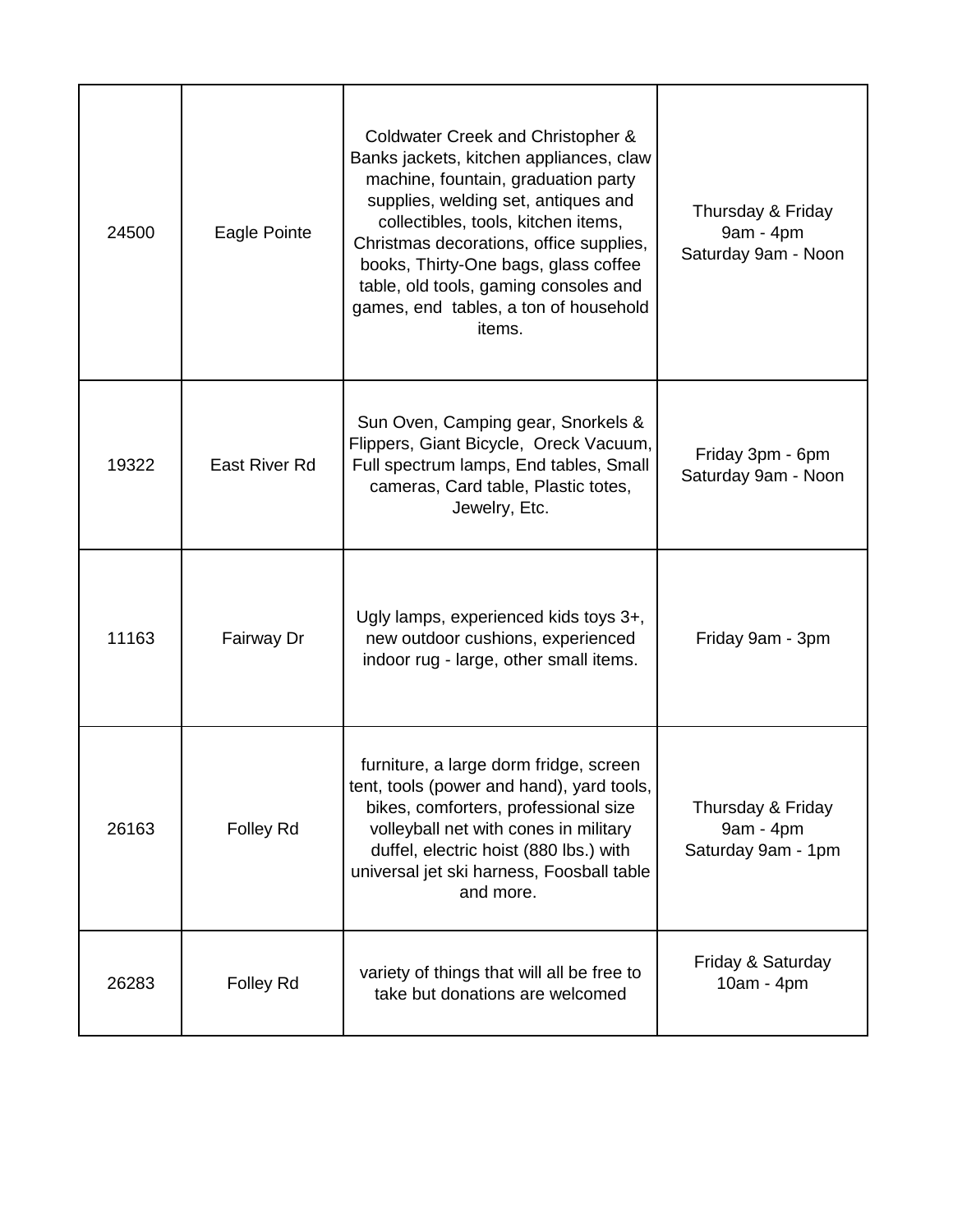| 26771 | <b>Frederick Ave</b> | We have a mixture of everything to sell -<br>including horse equipment.                                                                                                                                                                                                                                                                                                                                                                                                                                                                            | Thursday, Friday &<br>Saturday<br>9am - 5pm                  |
|-------|----------------------|----------------------------------------------------------------------------------------------------------------------------------------------------------------------------------------------------------------------------------------------------------------------------------------------------------------------------------------------------------------------------------------------------------------------------------------------------------------------------------------------------------------------------------------------------|--------------------------------------------------------------|
| 26897 | <b>Frederick Ave</b> | Much Misc - Something for everyone.                                                                                                                                                                                                                                                                                                                                                                                                                                                                                                                | Thursday, Friday &<br>Saturday<br>9am - 4pm                  |
| 9992  | Fremont              | Mostly garage and outdoor items.<br>Some tools.                                                                                                                                                                                                                                                                                                                                                                                                                                                                                                    | Thursday, Friday &<br>Saturday<br>9am - 4pm                  |
| 10840 | Hawke Rd             | Have a lot of new boys' clothes (some<br>are new), winter coats, shoes and a<br>camper top for a pickup truck (color is<br>blue & it is like new) and a lot of misc<br>items                                                                                                                                                                                                                                                                                                                                                                       | Thursday, Friday &<br>Saturday<br>9am - 5pm                  |
| 11090 | Hawke Rd             | Adult woman's clothing XS-medium,<br>many name brands including Lululemon,<br>Calvin Klein, Michael Kohrs, Victoria<br>Secret, American Eagle all<br>seasons! shoes and boots- size 6 Cav's,<br>Tribe and OSU clothing. Young girls<br>through teen clothing, Girl clothes<br>newborn to 1 year. Receiving blankets,<br>spit cloth, swaddlers. Pack n<br>play, changing table, diaper genie, some<br>toys. Yazoo lawn mower, misc furnace<br>parts and lawn and garden tools.<br>Housewares and so much more.<br><b>EVERYTHING Priced to sell!</b> | Thursday, Friday &<br>Saturday<br>8am - 4pm                  |
| 11240 | Hawke Rd             | be little kids toys, clothes but mainly<br>mens clothes, household items including<br>some vintage tools, table saw, and patio<br>umbrella.                                                                                                                                                                                                                                                                                                                                                                                                        | Thursday 1pm - 5pm<br>Friday 9am - 5pm<br>Saturday 9am - 2pm |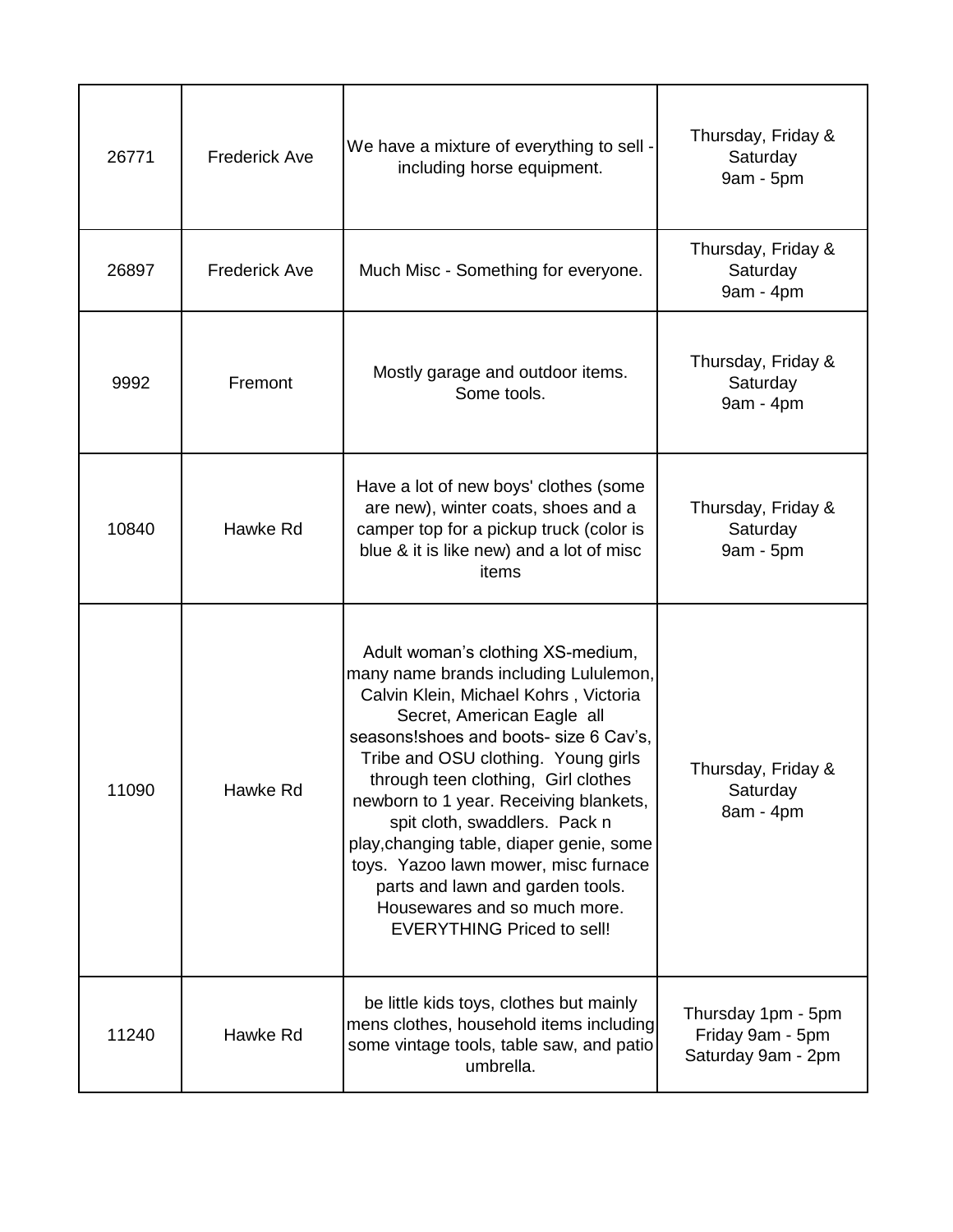| 17421 | Honeysuckle Lane    | <b>HUGE MOVING SALE</b><br>Downsizing - EVERYTHING MUST GO<br>Huge variety of Household items, Lots<br>of Christmas and Halloween Décor,<br>Music, pool stuff - etc. Much Misc!                                                                                                                                                                                                                                                                                                                                              | Thursday, Friday and<br>Saturday<br>9am - 4pm |
|-------|---------------------|------------------------------------------------------------------------------------------------------------------------------------------------------------------------------------------------------------------------------------------------------------------------------------------------------------------------------------------------------------------------------------------------------------------------------------------------------------------------------------------------------------------------------|-----------------------------------------------|
| 19124 | Landing Lane        | Items are Furniture, kitchen<br>accessories, small appliances, office<br>supplies, home decor and much<br>miscellaneous.                                                                                                                                                                                                                                                                                                                                                                                                     | Thursday & Friday<br>9am - 3pm                |
| 25500 | <b>Meadow Trail</b> | faux deer antler chandelier, New<br>Kenmore food processor, tools,<br>collectibles, old sports cards, New<br>Craftsman heater.                                                                                                                                                                                                                                                                                                                                                                                               | Thursday & Friday<br>9am - 4pm                |
| 25647 | <b>Meadow Trail</b> | A MUST SEE - HUGE MULTI-FAMILY<br><b>SALE!!!</b><br>Hoover Steamscrub Pro, trunk canopy<br>for Escape/Mariner, wood wine rack,<br>lawn sweeper, lawnmower chute and<br>grass catcher lid, car inflator with<br>vacuum, twin bed frames,<br>double/queen bed frame, ceiling light<br>fixtures, metal stool, Razor scooters,<br>young girls bike, vintage croquet set,<br>Barbies and clothes, games, stuffed<br>animals, glassware, blender, electric<br>skillet, electric roaster, knick knacks,<br>hardware, and much misc. | Thursday 9am - 4pm                            |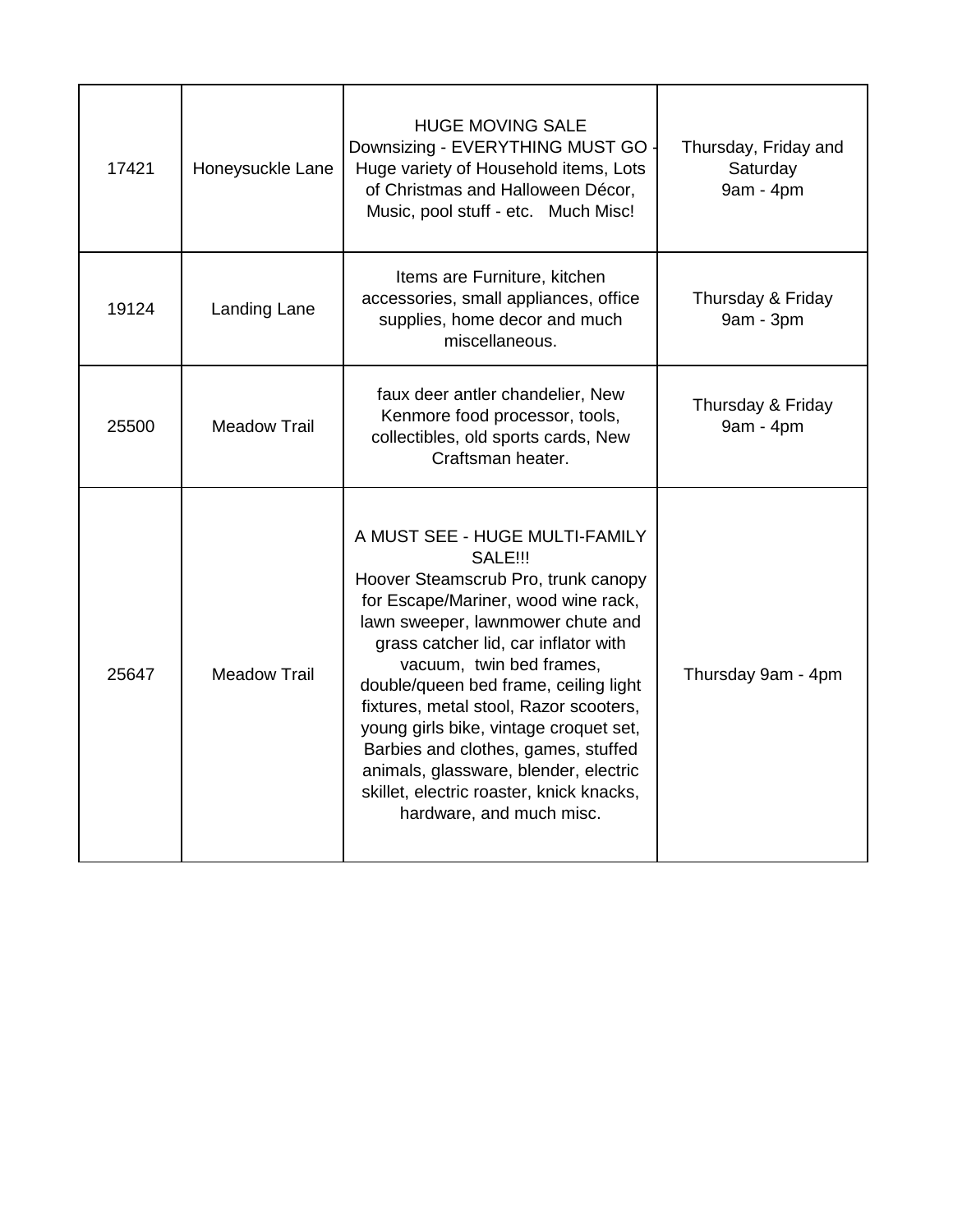| 11030 | <b>Mitchell Rd</b> | 4 plus car garage filled with lots of<br>different items! Some items include:<br>Baby girl clothes, some boy n adult<br>clothes, baby items including toys,<br>shoeslots of household items, NEW<br>undercabinet refrigeratordog n cat<br>cages, NEW pet bathing tubNEW<br>ceiling fans, NEW exercise equipment,<br>NEW body lift new outdoor wood signs<br>, new sublimation tumblers, little tikes<br>toys, vtech toys and so much more<br>JUST NO TOOLSNO JEWELRYNO<br>MUSICAL INSTRUMENTS | <b>OPEN ON WEDNESDAY</b><br>ALSO !!! Thursday, Friday<br>& Saturday<br>9am - 5pm (all 4 days!) |
|-------|--------------------|-----------------------------------------------------------------------------------------------------------------------------------------------------------------------------------------------------------------------------------------------------------------------------------------------------------------------------------------------------------------------------------------------------------------------------------------------------------------------------------------------|------------------------------------------------------------------------------------------------|
| 12551 | North Boone Rd     | HUGE BARN SALE!!!!! You Don't want<br>to miss this one! There is way too<br>much to list and so much to see! You<br>are guarenteed to find something you<br>must have at this sale!!! Stop by and<br>see us, it will be worth it!                                                                                                                                                                                                                                                             | Thursday, Friday &<br>Saturday<br>9am - 5pm                                                    |
| 26259 | Osborne Rd         | Kitchen items, home decor, crystals,<br>and clothes                                                                                                                                                                                                                                                                                                                                                                                                                                           | Thursday, Friday &<br>Saturday<br>$10am - 6pm$                                                 |
| 23611 | Parkwood Dr        | Full sized salad bar, antique gas<br>heaters, tools, antique tools, trailer,<br>housewares, collectibles, much<br>misc.clothes                                                                                                                                                                                                                                                                                                                                                                | Thursday, Friday &<br>Saturday<br>9am - 6pm<br>***NO EARLY BIRDS***                            |
| 23626 | Parkwood Dr        | Donna's Paparazzi Jewelry Sale!!!<br>Paparazzi Jewelry \$5 Hair Accessories<br>\$5 and kids jewelry \$1!                                                                                                                                                                                                                                                                                                                                                                                      | Thursday & Friday<br>9am - 5pm<br>Saturday 9am - 1pm                                           |
| 23846 | Parkwood Dr        | Household goods, women clothes,<br>wedding event items, audio equip, tools,<br>etc                                                                                                                                                                                                                                                                                                                                                                                                            | Friday 9am - 3pm                                                                               |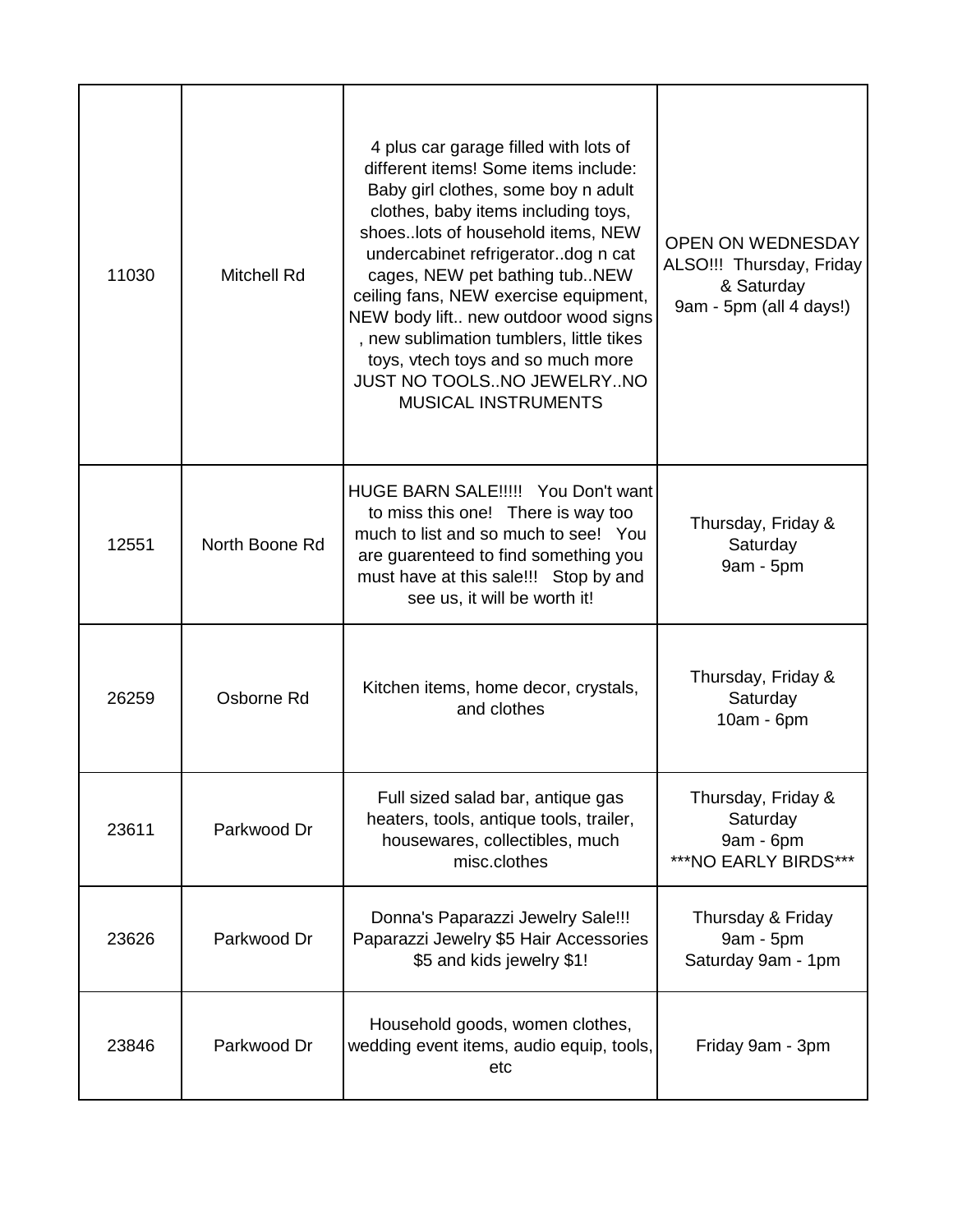| 11360 | Reserve Way<br>(In the Columbia<br>Reserve<br>Development) | Household items, toys, collectibles,<br>home decor, adult and kid clothes, and<br>much more.                                                                                                                                                                                                                                                                                                                                                                                                                                                                                                                                                     | Thursday & Friday<br>9am - 3pm              |
|-------|------------------------------------------------------------|--------------------------------------------------------------------------------------------------------------------------------------------------------------------------------------------------------------------------------------------------------------------------------------------------------------------------------------------------------------------------------------------------------------------------------------------------------------------------------------------------------------------------------------------------------------------------------------------------------------------------------------------------|---------------------------------------------|
| 11584 | Reserve Way<br>(In the Columbia<br>Reserve<br>Development) | boys sneakers, clothing, toys, a lawn<br>mower and other odds and ends.                                                                                                                                                                                                                                                                                                                                                                                                                                                                                                                                                                          | Thursday & Friday<br>9am - 3pm              |
| 19273 | Rolling Brook Lane<br>(off of Crocker Rd)                  | Child size wooden rocking horse and<br>rocker, Small furniture - wooden rocker,<br>floor lamp, Amish made sofa table,<br>Home décor, Holiday décor, Garden<br>accessories and much Misc                                                                                                                                                                                                                                                                                                                                                                                                                                                          | Thursday 9am - 3pm                          |
| 12390 | Root Rd                                                    | GARDENING: Plants, orchids, clay and<br>plastic pots small to XL, potting material,<br>fertilizer, cultivating tools, plant<br>supports, large food dryers.<br>TOOLS: Table saw, hand tools, table<br>sander, dust collector, wire brushes,<br>wrenches.<br>ANTIQUES: glassware, old tools,<br>cabinets, smoking chest, 170-year-old<br>lumber.<br><b>BUILDING MATERIALS: lumber,</b><br>flooring, skate conveyor, aluminum<br>KITCHEN: dishes, cooking utensils<br>ELECTRONICS: TV/ VCR setup,<br>resistors, diodes. Old tv and radio parts.<br><b>SCIENTIFIC EQUIPMENT: rectifiers,</b><br>PH equipment.<br>DARK ROOM: dryer, pans, chemicals. | Thursday, Friday &<br>Saturday<br>9am - 4pm |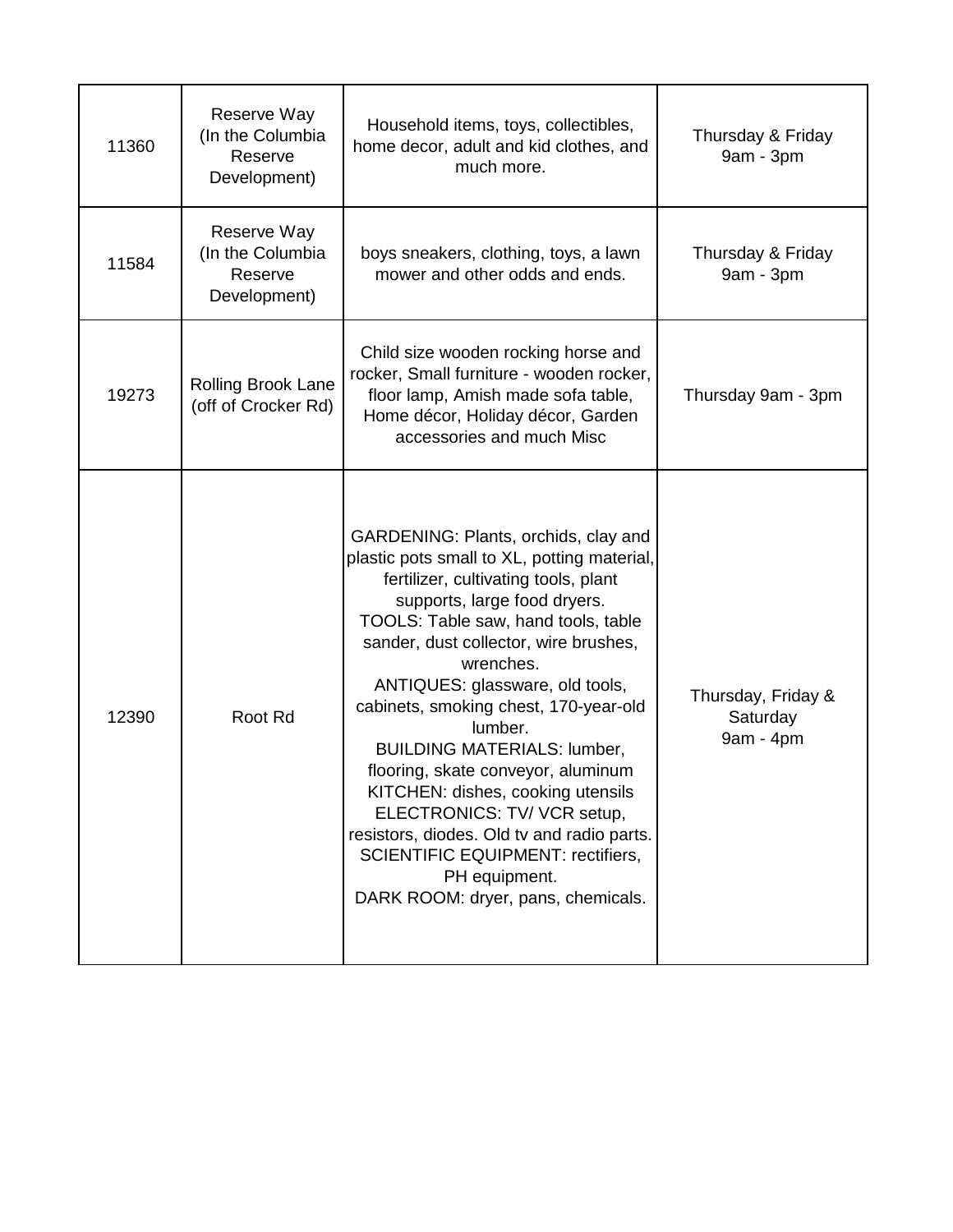| 26460 | <b>Royalton Rd</b>                                             | Lots of tools, lawn equipment, building<br>supplies, furniture, covered trailer, open<br>trailer, various books incl. bloom county<br>and cat who, antique cider press, mc<br>coy pottery, pyrex, and lots and lots of<br>misc,                                                                                                                                                                | Thursday & Friday<br>9am - 5pm<br>Saturday 9am - 1pm  |
|-------|----------------------------------------------------------------|------------------------------------------------------------------------------------------------------------------------------------------------------------------------------------------------------------------------------------------------------------------------------------------------------------------------------------------------------------------------------------------------|-------------------------------------------------------|
| 33505 | <b>Royalton Rd</b>                                             | Highlights- teacher items, books,<br>clothes, household items, toys                                                                                                                                                                                                                                                                                                                            | Friday & Saturday<br>10am - 5pm                       |
| 25453 | <b>Royalton Rd</b><br>(In front of<br>Columbia High<br>School) | <b>Columbia United Methodist Church</b><br>United Methodist Women ANNUAL<br><b>RUMMAGE SALE</b><br>We will have puzzles, games, toys,<br>bicycles, kitchen items, knick knacks,<br>pictures, lamps, jewelry, purses, shoes,<br>small appliances, tools and small<br>furniture and an assortment of all kinds<br>of STUFF!<br>Saturday will have prices slashed -<br><b>EVERYTHING MUST GO!</b> | Thursday & Friday<br>9am - 3pm<br>Saturday 9am - Noon |
| 35531 | <b>Royalton Rd</b><br>(in Grafton)                             | Sale is being Held at Dreamscaping Inc<br>We will have trees, perennials, and<br>shrubs!<br>Gift Items: Birdhouses, fountains, etc                                                                                                                                                                                                                                                             | Thursday, Friday &<br>Saturday<br>9am - 4pm           |
| 10184 | <b>Sandstone Trail</b>                                         | New items from subscription boxes<br>(household, skincare and makeup),<br>Longaberger, miscellaneous household<br>items.                                                                                                                                                                                                                                                                       | Thursday & Friday<br>8am - 4pm<br>Saturday 8am - 2pm  |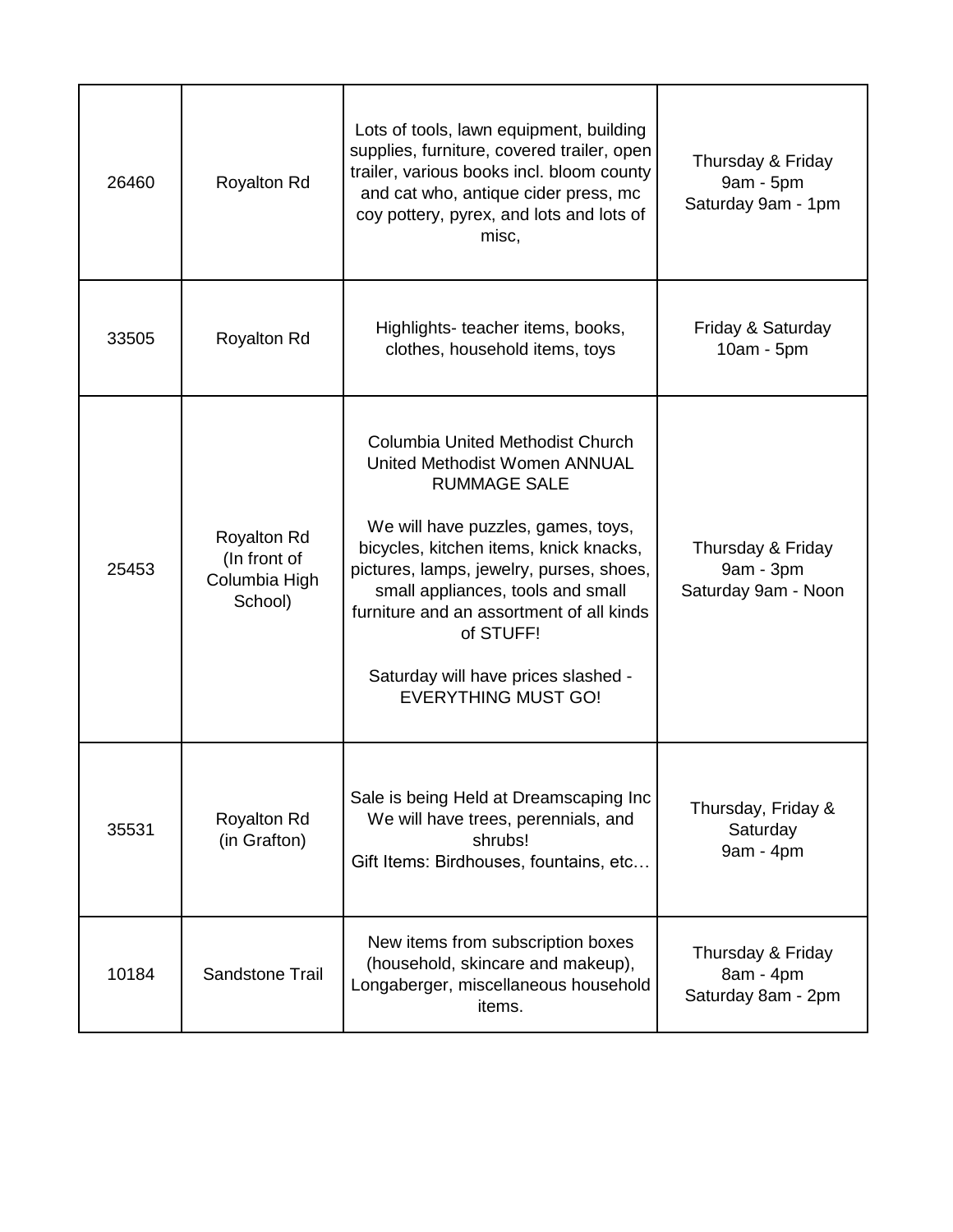| 14703 | South Boone Rd                                 | educational items, loft bed and dresser,<br>a lot of household misc items                                                                                                                                                                                                                         | Saturday 9am - 5pm                                     |
|-------|------------------------------------------------|---------------------------------------------------------------------------------------------------------------------------------------------------------------------------------------------------------------------------------------------------------------------------------------------------|--------------------------------------------------------|
| 15386 | South Boone Rd                                 | Clothing, books, canning jars, household<br>items, accessories, old toys                                                                                                                                                                                                                          | Thursday and Friday<br>9am - 5pm                       |
| 19531 | South Boone Rd<br>(2 miles south of Rt.<br>82) | Victrola record player (new), Lexington<br>wing back chair, surround sound<br>system, utility sink, animal traps, floor<br>jacks & jack stand, childs's push car,<br>chairs, water table, and swing,<br>Adirondack chairs, household items,<br>clothing, and much more.<br>Coffee in the morning! | Thursday, Friday and<br>Saturday<br>9am - 5pm          |
| 16184 | South Marks Rd                                 | Misc household items, antiques & tools.                                                                                                                                                                                                                                                           | Saturday & Sunday<br>$9am - 4pm$                       |
| 25041 | Sprague Rd<br>(Next to Columbia<br>Convenient) | Home decor, Kitchen accessories,<br>Books, Records, Games, Women's<br>accessories, Clothes, Miscellaneous                                                                                                                                                                                         | Thursday & Friday<br>$9am - 5pm$<br>Saturday 9am - 3pm |
| 26780 | <b>Springfield Circle</b>                      | lots of home goods and decor,<br>children's toys, games, puzzles and<br>much more!                                                                                                                                                                                                                | Thursday, Friday and<br>Saturday<br>7:30am - 3pm       |
| 24300 | Squire Rd                                      | kitchen items, antiques, collectible dolls,<br>candles, electronics, pony saddle, oak<br>door.<br>SALE IS IN BACK BY THE BARN                                                                                                                                                                     | Thursday, Friday &<br>Saturday<br>9am - 5pm            |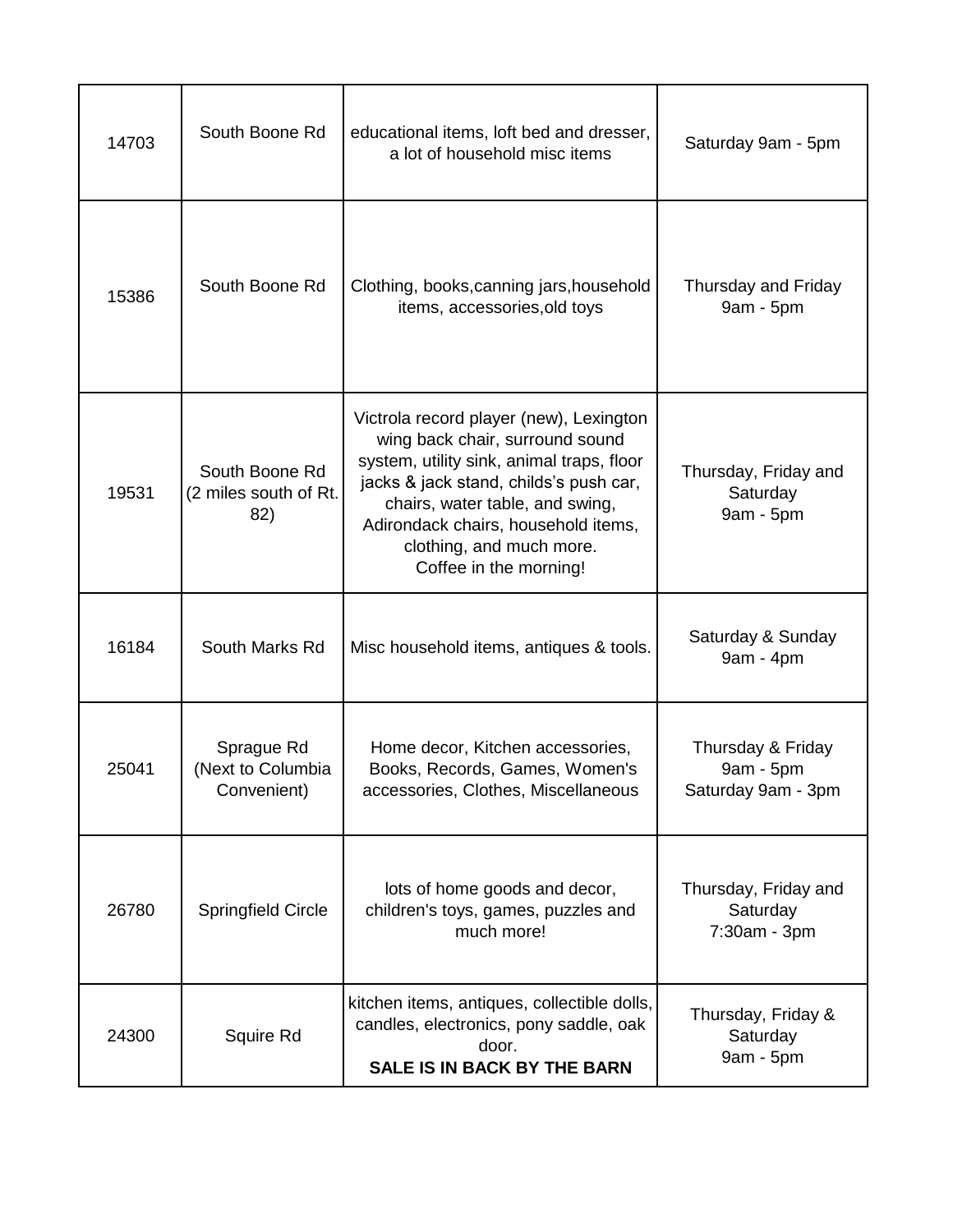| 11369 | <b>Station Rd</b>                                                                          | Much Misc - Something for everyone.                                                                                                                                                                                                                                                                                                               | Thursday. Friday &<br>Saturday<br>9am - 4pm            |
|-------|--------------------------------------------------------------------------------------------|---------------------------------------------------------------------------------------------------------------------------------------------------------------------------------------------------------------------------------------------------------------------------------------------------------------------------------------------------|--------------------------------------------------------|
| 13644 | <b>Station Rd</b>                                                                          | Something for everyone!!<br>Baby girl items, toys, books, Graco<br>stroller with baby car seat, misc<br>houseware items. We will also have<br>Fresh strawberries from our garden and<br>lemonade!                                                                                                                                                 | Friday & Saturday<br>9am - 4pm                         |
| 722   | <b>Trotter Lane</b><br>(In the Bluegrass<br>Development,<br>off of Sprague Rd in<br>Berea) | Kitchen stuff, small. Appliances,<br>clothes, nik Naks, dinning table has 4<br>chairs and big leaf and much misc.                                                                                                                                                                                                                                 | Thursday, Friday &<br>Saturday<br>8am - 3pm            |
| 9971  | Valleyview                                                                                 | Drywall lift, Harley mufflers,<br>miscellaneous Harley parts<br>Miscellaneous household items                                                                                                                                                                                                                                                     | Friday 9am - 5pm                                       |
| 23714 | West Rim Dr                                                                                | <b>VINTAGE and COLLECTIBLE items:</b><br>kitchen ware and utensils, food grinders,<br>shavers, tins, boxes, miniature<br>porcelain animals, patterns,<br>drapery/swag holders, decorative items,<br>copper tin lined molds, brass floral<br>containers, curtains, Silverplate ware,<br>custom made Skorkha accordion, much<br>more vintage items. | Thursday & Friday<br>10am - 3pm<br>Saturday 10am - 1pm |
| 9977  | West River Rd                                                                              | Baby toys/clothes, tools, video games,<br>curtains.                                                                                                                                                                                                                                                                                               | Thursday 9am - 4pm<br>Friday 8am - 4pm                 |
| 11150 | West River Rd                                                                              | Many household item and too many<br>misc items to list!!! A MUST SEE!!!!                                                                                                                                                                                                                                                                          | Thursday & Friday<br>8am - 4pm<br>Saturday 8am - Noon  |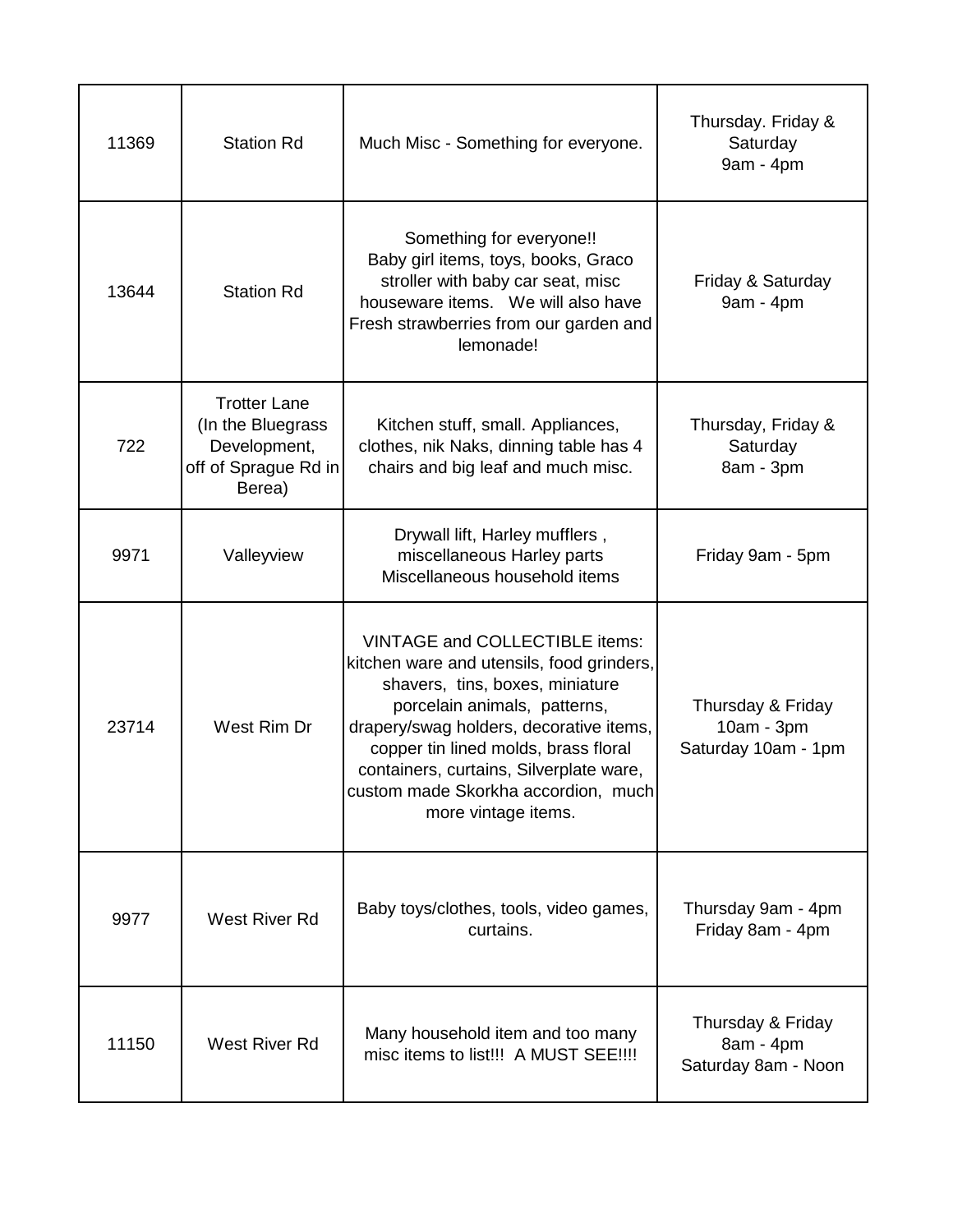| 11325 | West River Rd                                                  | Stereo equipment, DVD player, VCR,<br>Christmas decorations, Clothing,<br>antiques/collectibles.                                                                                                                                                                                                                                                                                                | Thursday, Friday &<br>Saturday<br>9am - 3pm                      |
|-------|----------------------------------------------------------------|-------------------------------------------------------------------------------------------------------------------------------------------------------------------------------------------------------------------------------------------------------------------------------------------------------------------------------------------------------------------------------------------------|------------------------------------------------------------------|
| 11782 | West River Rd                                                  | Preschool/Kindergarten Age Toys<br>(including Paw Patrol, The Incredibles,<br>Vamparina, Octonauts, PJ Masks,<br>cars/trucks), plushies, puzzles, boys<br>bicycle, books                                                                                                                                                                                                                        | Friday & Saturday<br>8am - 2pm                                   |
| 12418 | <b>West River Rd</b>                                           | Fabric, dishes, misc                                                                                                                                                                                                                                                                                                                                                                            | Thursday 9am - 4pm                                               |
| 15975 | West River Rd                                                  | Antiques, sports cards (mostly baseball)<br>and memorabilia, trading & tobacco<br>cards, video games and collectibles,<br>comics, posters, clothes, buttons & pins,<br>lamps and household items, many misc<br>items.                                                                                                                                                                           | Thursday, Friday &<br>Saturday<br>9am - 5pm<br>Sunday 9am - Noon |
| 17080 | West River Rd                                                  | <b>HUGE MULTI-FAMILY SALE!!!</b><br><b>EVERYTHING MUST GO!!!!!</b>                                                                                                                                                                                                                                                                                                                              | Thursday and Friday<br>9am - 4pm                                 |
| 17630 | West River Rd<br>(On the corner of<br>West River and<br>Akins) | Household items, Holiday decorations,<br>25/.50 cent boxes, Thousands of brand<br>new items, Boy clothing 4T-5T, Toys,<br>Furniture, Womens plus clothing (L to<br>3x), and Tons more                                                                                                                                                                                                           | Thursday 7am - 4pm<br>Saturday 8am - 4pm                         |
| 18676 | West River Rd<br>(South of 82)                                 | Fabric, household goods, Women's<br>clothing size 18-24 (1XL - 3XL), young<br>men's clothing (M-XL) and jeans (30x30<br>or around that size), toys, decorative<br>spoons, microwave, barstool, linens<br>(queen size sheets and blankets),<br>crafts, Christmas, latches, drawer<br>handles, women's shoes (size 8 and<br>12), and much more. This will be our<br>last sale EVERYTHING MUST GO! | Thursday & Friday<br>8am - 5pm<br>Saturday 8am - 1pm             |